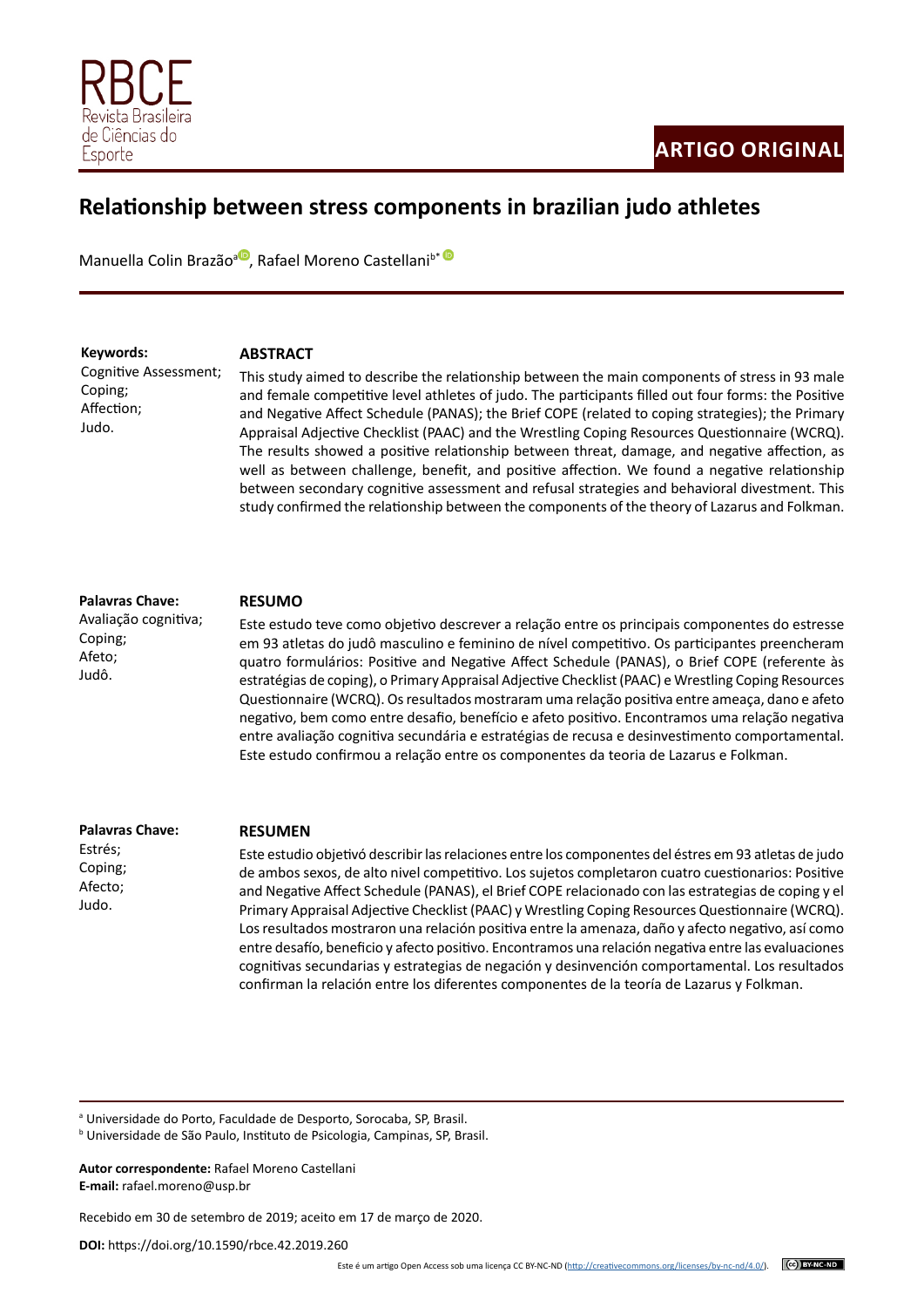## **INTRODUCTION**

The participation of athletes in combat sports such as judo, for instance, can generate high levels of physical and mental stress (Belem et al, 2017). Hardy et al. (1996) argue that elite athletes commonly have high levels of stress from factors such as lesions, performance decrease, career transition, time management, and high expectations from others or from themselves. And, by adopting more adequate strategies, the athletes have higher chances of achieving a better performance (Rogaleva et al, 2019).

By studying stress in the context of combat sports, Belem et al. (2016) point that lesions can be a factor causing stress because as a result of the lesion, the athlete has to stop attending to the training and competitions, which leads to income loss and career interruption. In more recent studies from Belem et al. (2017), which investigated the association between resilience, stress, and coping strategies in MMA, the authors concluded that more resilient athletes have lower stress levels as they are more prepared to cope with stress.

However, despite the issues attributed to highperformance sports, it is also necessary to consider the personal circumstances, such as those related to family, as well as social and professional factors that affect athletes (Coimbra et al, 2013). The sum of all these factors supports the statements brought by Rogowska and Kúsnierz (2012) when they argue that it is impossible to dissociate stress and sportive competition.

The strategies that athletes use to deal with such stress are denominated as "coping". Coping has been one of the most frequently studied subjects in psychology of sport (Miranda et al 2015; Nicholls et al 2016; Rossi et al 2016; Arnold et al, 2017; Belem et al, 2017; Moreno et al, 2017; Kent et al, 2018; Rogaleva et al, 2019). However, Kent et al (2018) wrote that only 3 studies, after a proper quality control analysis (clear objective, research plan, and statistical analysis) and further selection criteria (peer-reviewing, written in English, aim interventions that will promote sports performance) address emotional regulation strategies, such as coping.

Researchers, coaches and psychologists are especially interested in the practical application of coping in high-performance sports, aiming to minimize the stress related to performance, while maximizing the competitive outcomes. The efficiency of the process of coping affects important emotional, cognitive, and somatic aspects of individuals (Dugdale et al, 2002).

Coimbra et al. (2013), in a study that evaluated 375 athletes, suggested that coping abilities are essential for athletes to successfully deal with adverse situations

and that these abilities, in fact, allow athletes to achieve better competitive levels. They also highlight that this process can be perfected and optimized through learning and preparation, similarly to arguments brought by Rossi et al. (2016). Likewise, Belem et al. (2016) and Rogaleva et al (2019) point out that strategies to face stress can be presented as an advantage in achieving good results and sportive success.

One of the main models used to study coping nowadays in phycology of sport is the perspective of Lazarus and Folkman (1984), the Motivational-Relational theory. This theory defines coping as constant changes in cognitive efforts and behaviors to manage specific internal and external demands that normally tend to exceed the personal resources of the individual (Lazarus, 1995). Therefore, coping consists of the relationship between the perception of the stressful experience and its respective response.

The cognitive evaluation is considered a key component in the Lazarus and Folkman's(1984) theory and it was defined as the evaluation of the stressful event in reference of the personal well-being. We can divide it into primary and secondary cognitive evaluations. While the primary evaluation refers to the importance that a person attributes a certain event/phenomenon, the secondary includes the selection of possibilities to exclude or minimize a threatening situation and/or promote well-being trough the evaluation of what can be done concerning what is happening. The cognitive evaluation will then determine the quality and the intensity of the stressor and the resources necessary to manage the stress (Lazarus, 1995).

To go beyond the relationship between cognitive evaluation and coping, some researchers have suggested that a reciprocal relationship between coping and emotions exist during a stressful situation (Lazarus & Folkman, 1984). When a person experiences a stressful situation, specific coping responses can be associated with the current emotional changes. The initial cognitive evaluation (threat, harm, challenge, and benefit) creates an emotion that influences the process of coping (Crocker & Graham, 1995).

The affection, in turn, is the most fundamental expression of value related to an emotional experience. In the context of sports, affection is the topic of interest of most investigations. It was included by several researchers, along with other topics, to explain behavioral and cognitive aspects in sports (Crocker & Graham, 1995; Ntoumanis, et al. 1999).

Studies that include the relation between affection and coping, in general, have consistently demonstrated an assertive association between positive affection and problem-centered strategies, as well as between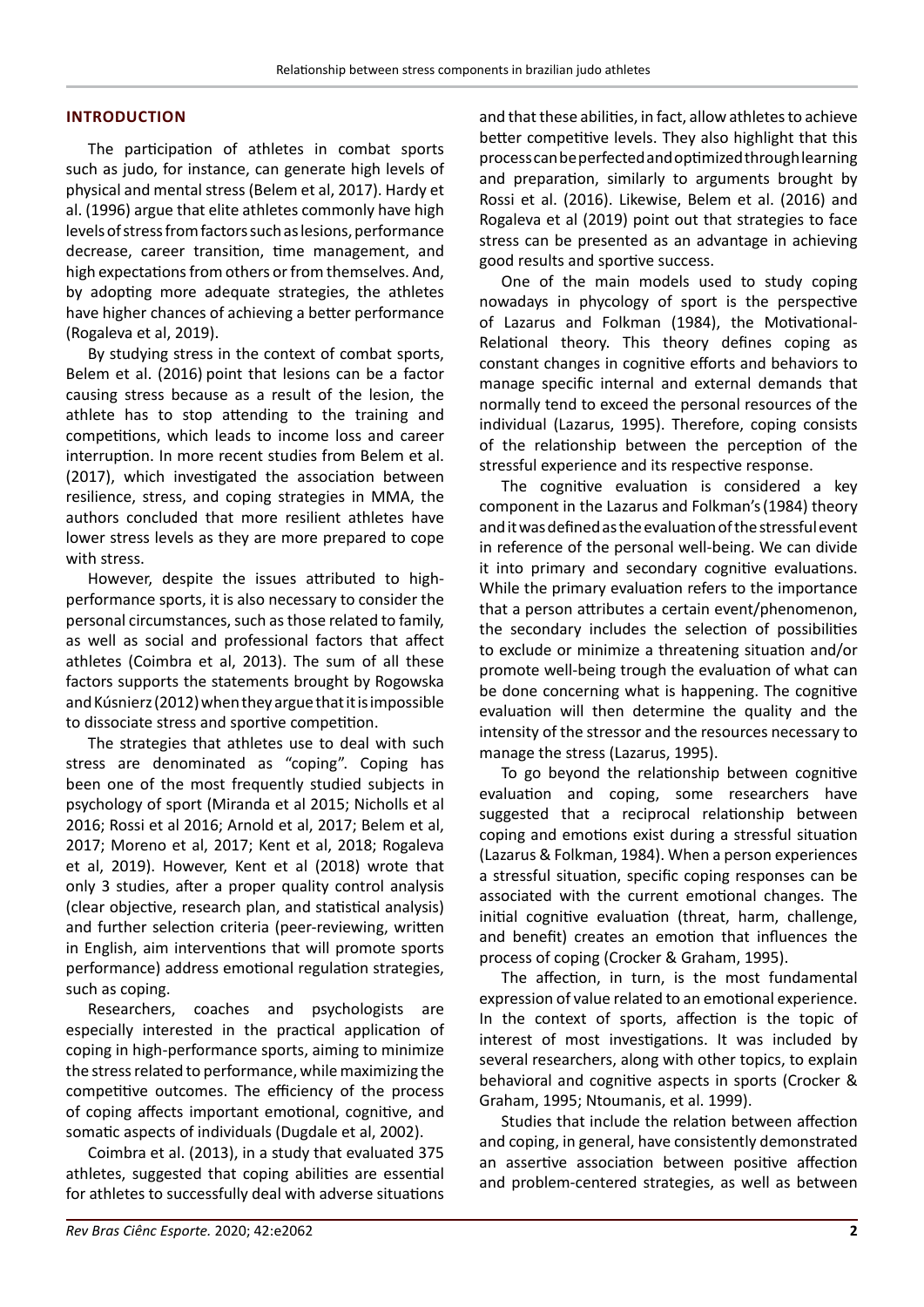negative affection and emotion-centered strategies (Crocker & Graham, 1995; Ntoumanis, et al. 1999). Gaudreau and Blondin (2002) verified that affection and some strategies of coping changed in different competition phases.

On the other hand, researchers have also been examining the relationship between coping strategies and cognitive evaluation in the context of sports competition (Dugdale et al., 2002). Many areas of research have included the primary cognitive evaluation (threat-harm/benefit-challenge) (Lazarus, 2000) and the secondary cognitive evaluation (control perception) (Hammermeister & Burton, 2001).

Although most of the researches on cognitive evaluation are related to the process of coping, some investigations that explore cognitive evaluation itself have associated it with affection (Lazarus, 1999; Ntoumanis & Bidle, 1998; Adie et al., 2008).

Regarding the sports context, investigations seem to suggest that cognitive evaluation, coping strategies, and affection are closely related. Despite this, it is worth to highlight that the majority of the studies do not relate all the components of the theory of Lazarus and Folkman, the cognitive evaluation, affection, and coping, in a single investigation. Even so, investigators usually study individual and collective sports modalities simultaneously, and only a few studies have included martial arts, even though judo is one of the main modalities of sports fight in Brazil. In our literature review, we found only two studies with sports fight, one with mixed martial arts (Belem et al., 2016;) and another with judo (Rogowska & Kuśnierz, 2012).

Thus, the present study aimed to verify the relation between cognitive evaluation, coping strategy, and affection among Brazilian judo athletes by analyzing not only the correlation between them, but also by verifying if athletes with different degrees and valences of affection evaluate and deal with the stress in a similar manner.

# **METHODS**

The study was conducted on 93 judo athletes of both sexes, between 13 and 34 years old (mean 23.0 ±4.4 years); 49 were male (52.7%) and 44 were females (47.3%). All the athletes that participated in this study were registered in the Brazilian Judo Confederation. Their competitive level was classified as state (n=44; 48%), national (n=25; 27%), and international (n=23; 25%), based on the titles obtained in the last five years.

The athletes filled out a questionnaire that included a section designated to obtain demographic data (e.g., age and gender) and sport-related data (e.g., years practicing and titles). In addition, they filled out four

forms: The PANASp-rd (Alves, Augusto & Oliveira, 2008), summarized Portuguese version of Positive and Negative Affect Schedule (PANAS), including five items to positive affection and five to negative affection; the Brief COPEp (Dias, Cruz & Fonseca, 2009), Portuguese version adapted from Brief COPE (Carver, 1997), survey constituted by 28 items divided by 14 subscales to report coping strategies; and two other forms for cognitive assessment, the Primary Appraisal Adjective Checklist (PAAC) (Folkman & Lazarus, 1985) and the Questionário de Recursos de Coping (QRC) (Dias & Fonseca, 2010), Portuguese version adapted from Wrestling Coping Resources Questionnaire (WCRQ) (Hard & Jones, 1996), which comprehends six items that evaluates two components from the secondary cognitive evaluation (three items to control and other three for coping potential).

Data were collected during the Regional Open Games, in Brazil. Questionnaires were conducted after authorization of the responsible coaches, and the confidentiality and the anonymity of all information were assured. In order to meet the ethical requirements for research involving humans, we followed the guidelines outlined in the Declaration of Helsinki. As a prerequisite to participate in this study, we asked the participants to read and sign a consentient term (Termo de Consentimento Livre e Esclarecido - TCLE). For those with less than 18 years-old an assent was asked to the legal guardians. It is important to underline that, in order to guarantee the dispositional nature of the research, even though data was collected during the games, only athletes who had already played (e.g., on the previous day) or athletes who were not playing on the next couple of days answered the questionnaires.

The Statistical Package for the Social Sciences SPSS software (v22.0, SPSS Inc., Chicago, WI, USA) was used to analyse data. All data were tested for Gaussian distribution using the Shapiro-Wilk test. An alpha level of  $p < 0.05$  was used for all analyses while data was expressed as median and interquartile range. To evaluate the relationship between cognitive evaluation, affection and coping strategies, we used Spearman correlation coefficient (ρ). Criteria for the degree of correlation were set to: 0 zero correlation, 0-0.3 weak correlation, 0.4-0.6 moderate correlation, 0.7-0.9 strong correlation, 1 perfect correlation (Dancey & Reidy, 2004). Later, we conducted another analysis to investigate if athletes with distinctive levels and valences of affection differed in their cognitive evaluation and coping strategies.

For this, we crossed different types of affective experiences, accounting for its intensity (low and high) and type (positive and negative). These crossings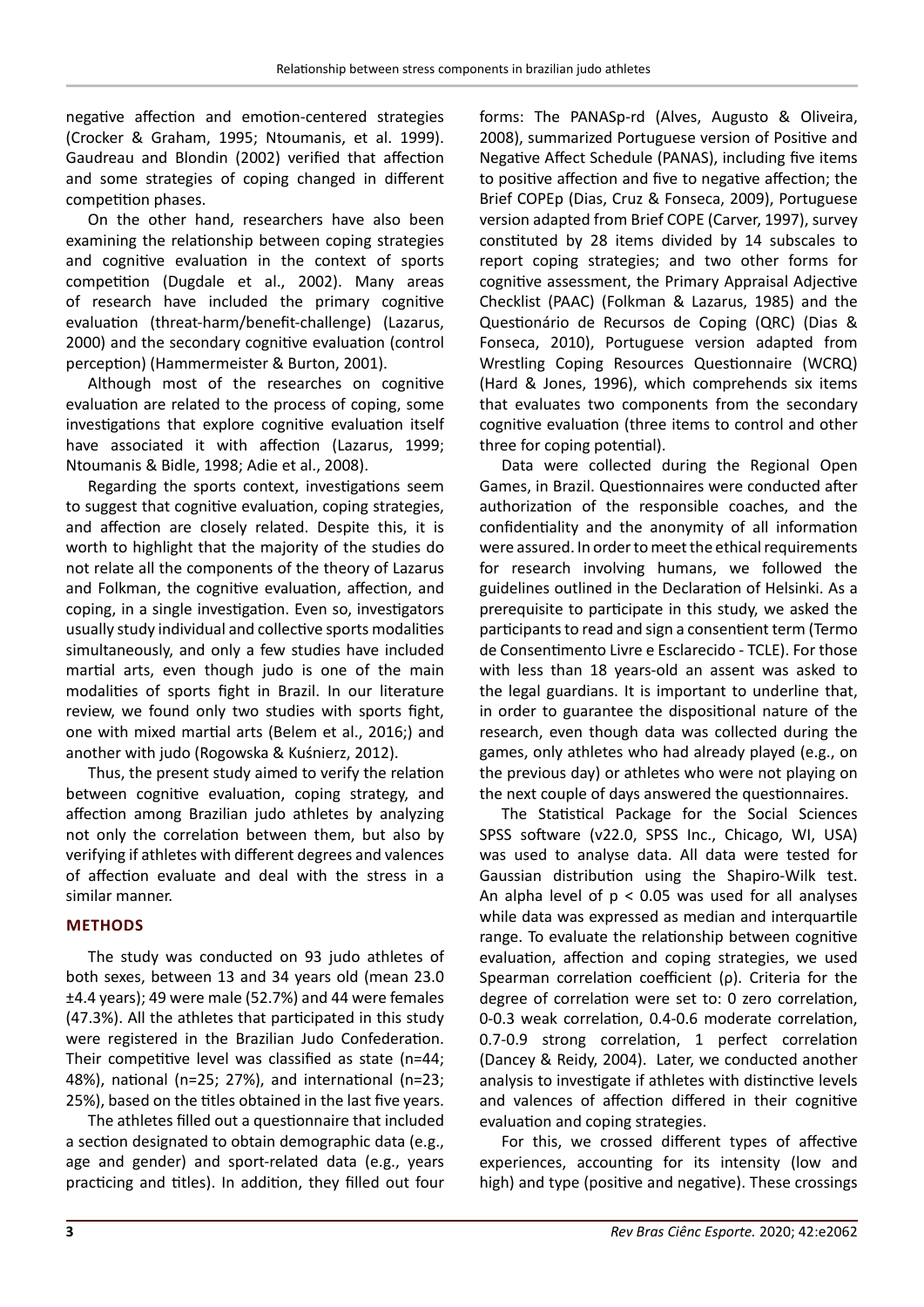created four affection groups: low-intensity negative and positive affection (ANB and APB; n=27); lowintensity negative affection and high-intensity positive affection (ANB and APE; n=22); high-intensity negative affection and low-intensity positive affection (ANE and APB; n-20); and high-intensity positive and negative affection (ANE and APE; n=24).

To examine the existence of different cognitive evaluation and coping strategies between athletes of these groups, we used the non-parametric test of Kruskal-Wallis. Then, we used Mann-Whitney's test to compare each pair of samples (subscales) in which differences were significant.

# **RESULTS AND DISCUSSION**

The Spearman correlation coefficient found between the different dimensions of primary cognitive evaluation and affection revealed that harm and threat perceptions are not only positively inter-correlated but are also associated with negative affection. On the other hand, our data also indicated a positive relationship between challenge, benefit, and positive affection. We also found a negative relationship between secondary cognitive evaluation and threat evaluation.

Arnold et al. (2017) investigated the coping strategies of athletes from several sportive modalities, and they noticed that problem-solving coping strategies have a significant positive effect on athletes' positive affection, whether emotion-based coping strategies usually drive negative affections.

In our study, the correlation between coping, cognitive evaluation, and affection revealed that active coping strategies, planning, and self-blaming were positively associated with the evaluation of challenge and benefit; and that ventilation was also positively correlated with benefit (table 1). Additionally, selfdistraction, drug usage and denial, were positively associated with harm evaluation. We found a negative relationship between secondary cognitive evaluation and denial strategies, drug usage, and behavioral disinvestment. Lastly, regarding the relationship between affection and coping strategies, we verified that positive affection was positively related to instrumental support and to planning; whereas negative affection was positively correlated with denial strategies, ventilation, and self-blaming.

In this sense, Arnold et al. (2016) affirm that individuals that use strategies to scape the problem, avoiding stressful situations in general, do not experience control domain, nor the positive emotions that arise after solving the problems, decreasing positive affections and, as a consequence, satisfaction.

While analyzing if groups of athletes with distinct degrees and valences of affection also have different cognitive evaluation and coping strategies, we found differences in all of the analyzed dimensions of primary cognitive evaluation, self-distraction strategies, active coping, and self-blaming (table 2).

A significant effect between groups (ANB + APB vs BAN + EAP vs EAN + BAP vs EAN + EAP) for variables threat  $(X<sup>2</sup>(4) = 29,26, p = 0,001)$ , challenge  $(X<sup>2</sup>(4) =$ 26,38,  $p = 0,001$ , damage  $(X<sup>2</sup>(4) = 40,01, p = 0,001)$ , benefit  $(X<sup>2</sup>(4) = 25,54, p = 0,001)$ , self distraction  $(X<sup>2</sup>(4) = 11,47, p = 0,003)$ , active coping  $(X<sup>2</sup>(4) = 8,98,$  $p = 0.012$ ), ventilation ( $X^2(4) = 6.62$ ,  $p = 0.009$ ) and planning  $(X<sup>2</sup>(4) = 7,15, p = 0,008)$  was observed. From the Mann-Whitney tests, we also verified differences between athletes, which were mainly related to primary cognitive evaluation ( $U = 29,000$ ,  $Z = -0,810$ , p = 0,001), but also included differences in secondary cognitive evaluation and two coping strategies.

In regard of the challenge and benefit evaluations, athletes with high positive affection presented significantly higher scores than athletes with low positive affection. These differences were more pronounced when we compared these groups with the groups with high negative affection (that presented lower scores for challenge and benefit). Contrarily, when we analyzed threat and harm, the main differences were found in the groups with high negative affection, which presented higher scores for these dimensions.

More specifically, the results revealed a positive relationship between challenge and benefit, as well as between threat and harm, which is consistent with a previous study with martial art athletes (Holt, 2004). Contrarily, the negative relationship found between secondary cognitive evaluation and threat perception, suggests that athletes' evaluation of a situation as threatening is higher when the control perception and their potential to deal with it are lower. Ntoumanis et al. (1999) affirm that those athletes that experience high positive affection scores usually also have higher levels of control perception than those that experience high negative affection. Finally, we found differences between two coping strategies: selfblaming and self-distraction. The group of athletes with low positive and negative affection and the group with high positive and negative affection differed in these two coping strategies. It is important to notice that these two groups presented differences in all of the analyzed variables.

While analyzing the relationship between primary cognitive evaluation and affection, we verified that challenge and benefit correlated with positive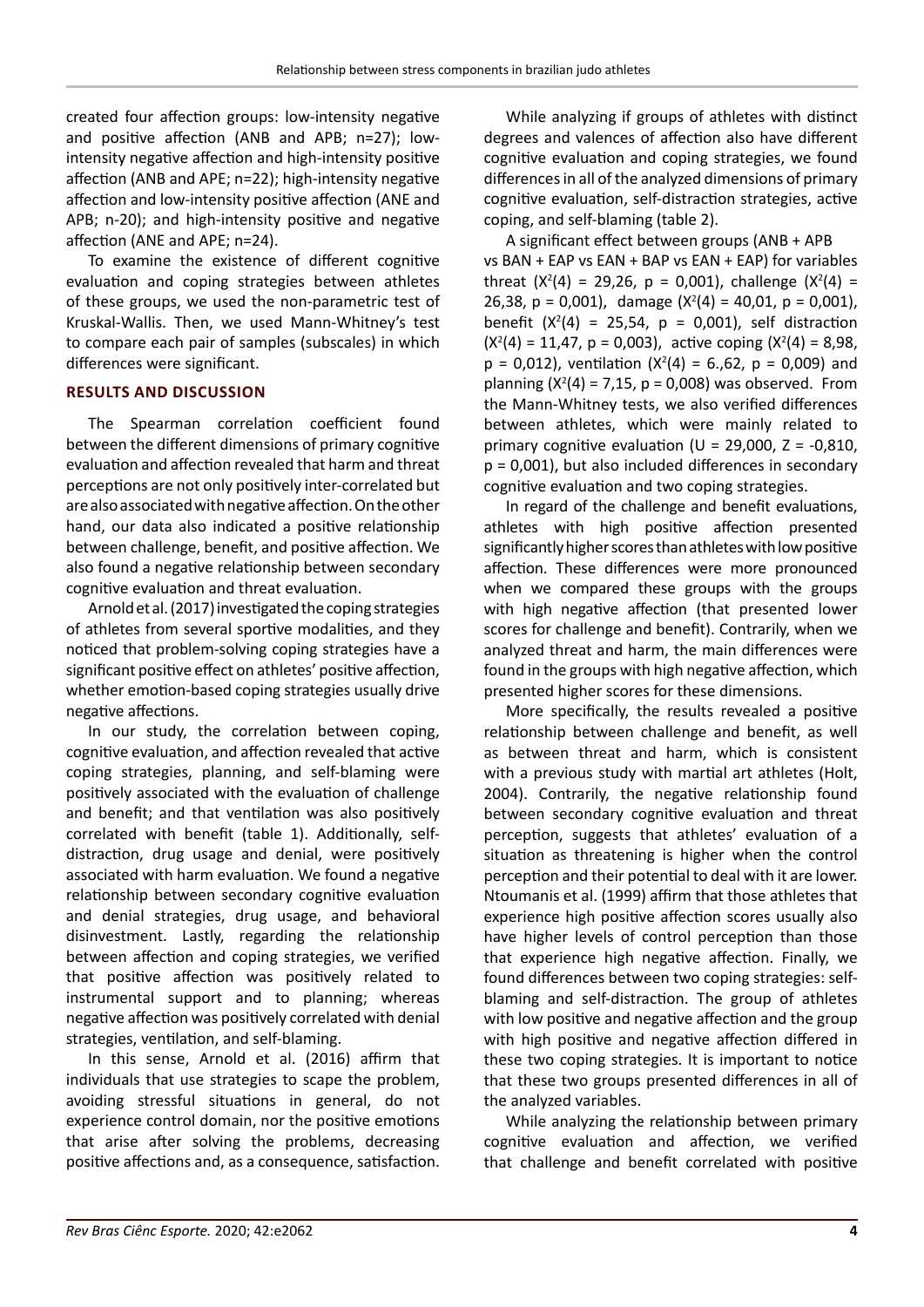|                       | <b>Threat</b> | Damage    | Challenge | <b>Benefit</b> | secondary<br>evaluation | positive<br>affection | negative<br>affection |
|-----------------------|---------------|-----------|-----------|----------------|-------------------------|-----------------------|-----------------------|
| self distraction      | 0,259         | $0,344**$ | 0,297     | 0,277          | 0,192                   | 0,297                 | 0,382                 |
| active coping         | 0,120         | 0,104     | $0,488**$ | $0,367**$      | 0,204                   | 0,388                 | 0,129                 |
| Denial                | 0,288         | $0,379**$ | 0,202     | 0,185          | $-0,509$ * <sup>M</sup> | 0,125                 | $0,472**$ M           |
| drug usage            | 0,015         | 0,246     | 0,162     | 0,039          | $-0,416**$              | 0,108                 | 0,192                 |
| emotional support     | 0,202         | 0,294     | 0,204     | 0,188          | 0,035                   | 0,201                 | 0,233                 |
| instrumental support  | 0,245         | 0,271     | 0,194     | 0,194          | 0,048                   | $0,407**$             | 0,282                 |
| behavioral divestment | 0,133         | 0,189     | 0,102     | 0,118          | $-0,708**$              | $-0,124$              | 0,194                 |
| Ventilation           | 0,243         | 0,302     | 0,299     | $0,380**$      | 0,272                   | 0,282                 | 0,289                 |
| positive revaluation  | 0,308         | 0,208     | 0,286     | 0,230          | 0,079                   | 0,272                 | 0,202                 |
| Planning              | 0,251         | 0,144     | $0,483**$ | $0,456**$ M    | 0,102                   | $0,445**$ M           | 0,244                 |
| Mood                  | 0,032         | 0,127     | 0,247     | 0,094          | 0,194                   | 0,288                 | 0,102                 |
| Acceptance            | 0,139         | 0,262     | 0,202     | 0,156          | 0,106                   | 0,284                 | 0,188                 |
| Religion              | 0,292         | 0,179     | 0,292     | 0,276          | 0,196                   | 0,293                 | 0,293                 |
| self-blaming          | 0,308         | 0,292     | $0,391**$ | 0,292          | 0,188                   | 0,290                 | $0,388**$             |

**Table 1:** Spearman correlation coefficient (ρ) between primary cognitive evaluation (threat, harm, challenge, and benefit), secondary evaluation, affection, and coping strategies.

W = weak correlation M = moderate correlation; S = strong correlation. \* Significant values for  $p \le 0.01$ . Source: elaborated by the authors

affection, whereas threat and harm correlated with negative affection, as expected (Bouffard & Crocker, 1992). Folkman (2008) sustained that threat and harm evaluations are followed by negative emotions such as anxiety, fear (threat), angry, and sadness (harm), which reinforces our findings. The relationship between threat evaluation, low coping expectations, and anxiety has already been reported in a previous study (Lazarus & Folkman, 1984). In opposition to threat, researchers verified that challenge evaluation can be considered as a facilitator of positive emotion, such as the pleasure of striving to overcome difficulties and to feel better for anticipating a good outcome (Lazarus & Folkman, 1984).

The secondary cognitive evaluation, in turn, demonstrated a negative correlation with negative affection. Thus, the experienced levels of negative affection is lower as control perception and coping potential increases. Holt (2004), on the contrarily, verified a positive relation between secondary cognitive evaluation and positive affection; and affirmed that athletes experience high levels of positive emotions when they feel that they have the internal resources to deal with uncertainties. In addition, a high level of control may facilitate this situation.

In respect to coping strategies, our data also has a theoretical consistency, since active coping strategies and planning, both problem-centered, were positively related to challenge and benefit. On the contrary, strategies related to harm were emotion-centered, which included self-distraction, drug usage, denial, and self-blaming. Crocker and Graham (1995) affirmed that challenge is associated with problem-centered strategies, while threat is associated with emotioncentered strategies. Additionally, challenge perception is associated with positive emotions and, therefore, helps the athlete to face the situation in a more active way.

Holt (2004) sustains that athletes who feel that they have potential to deal with stressful situations and have a high degree of control tend to use more problem-centered strategies than athletes that do not have such perception. Although we have not yet found a relationship between secondary evaluation and problem-centered strategies, our results seem positive, since the use of less adaptive strategies are lower when control perception and coping potential are higher.

Finally, consistently with the sport psychology's literature on coping and emotions, corroborating to several studies (Crocker & Graham, 1995; Ntoumanis & Biddle 1998), we found a relationship between some coping emotion-centered strategies and negative affection (denial and self-blaming).

Furthermore, Crocker and Graham (1995) also found a relationship between self-blaming strategies and negative affection. According to these authors, this strategy is associated with emotions such as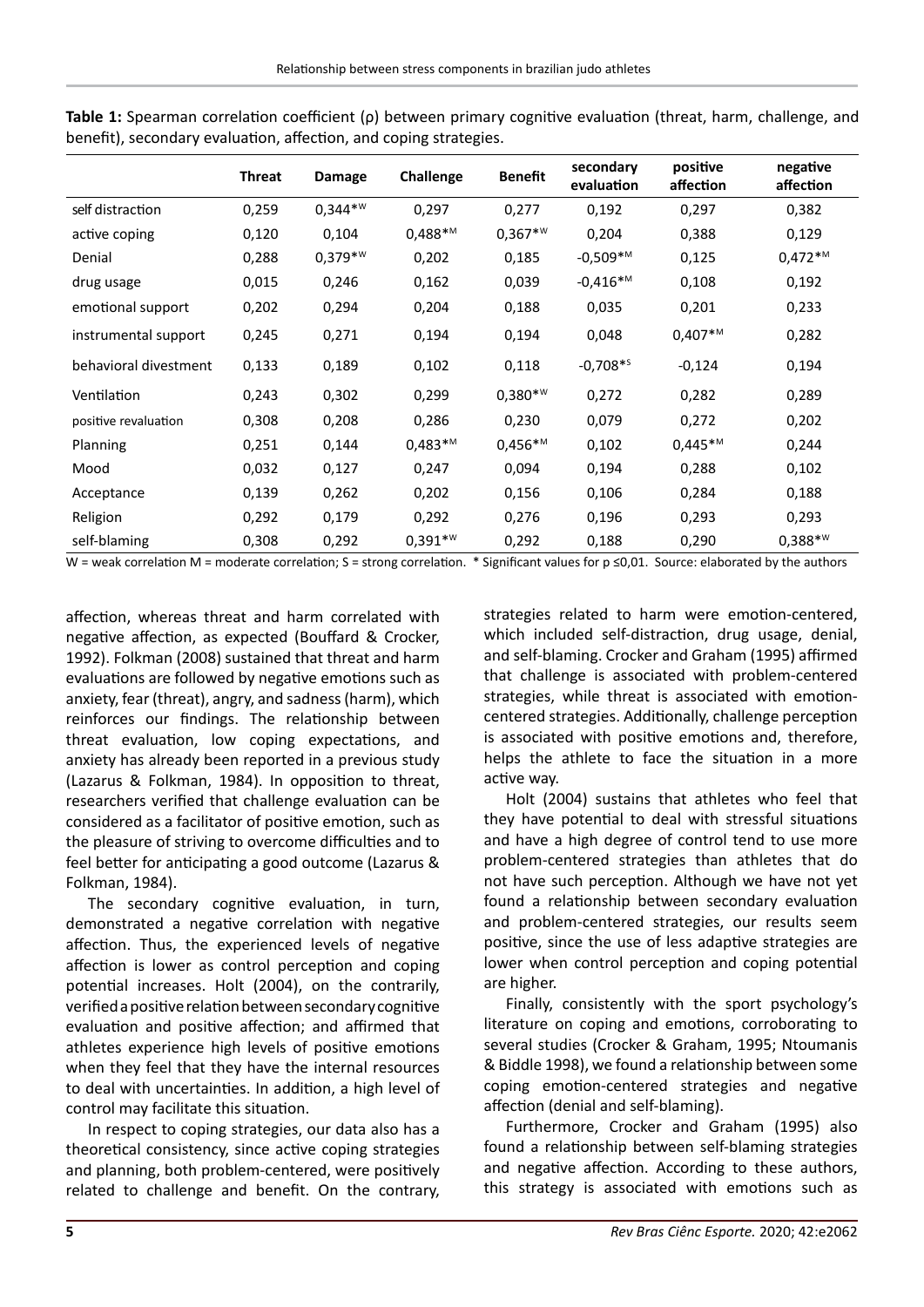|                       | $ANB + APB$ | <b>BAN + EAP</b> | $EAN + BAP$                  | $EAN + EAP$                | Chi Square | <b>MD</b> | Sig.     |
|-----------------------|-------------|------------------|------------------------------|----------------------------|------------|-----------|----------|
| Threat                | 2,14(0,66)  | 2,26 (0,63)      | 2,88 (0,52)                  | $3,31(0,76)^A$             | 29,26      | 1,17      | $0,001*$ |
| Challenge             | 3,45 (0,77) | 4,08 (0,60)      | 3,29(0,63)                   | 4,18 $(0,61)^c$            | 26,38      | 0,89      | $0,001*$ |
| Damage                | 1,40 (0,38) | 1,32(0,46)       | $2,47$ (0,66) <sup>A,B</sup> | $2,22(0,86)^8$             | 40,01      | 1,15      | $0,001*$ |
| Benefit               | 3,33(0,63)  | $3,87(0,57)^c$   | 2,96 (0,68)                  | $3,91(0,52)^c$             | 25,54      | 0,95      | $0,001*$ |
| secondary evaluation  | 3,18(0,56)  | 3,23(0,58)       | 3,14(0,52)                   | 2,72 (0,94)                | 5,68       | 0,51      | 0,168    |
| self distraction      | 4,24 (1,02) | 4,18 (1,22)      | 4,15 (1,65)                  | 5,39<br>$(1,49)^{A,B,C}$   | 11,47      | 1,24      | $0,003*$ |
| active coping         | 6,08(1,12)  | 6,44(1,19)       | 6,12(1,28)                   | $6,81(1,11)^{A,B}$         | 8,98       | 0,73      | $0,012*$ |
| Denial                | 3,65(1,28)  | 3,51(1,42)       | 4,56 (1,59)                  | 4,64(1,12)                 | 6,32       | 1,13      | 0,085    |
| use substances        | 2,57 (0,98) | 3,26(1,83)       | 2,88(1,51)                   | 2,62(1,68)                 | 2,33       | 0,69      | 0,482    |
| emotional support     | 6,07 (1,32) | 5,79(1,55)       | 5,87 (1,86)                  | 6,33(1,29)                 | 2,00       | 0,54      | 0,525    |
| instrumental support  | 5,66(1,71)  | 5,68(1.31)       | 5,83 (1,89)                  | 6,49 (1,08)                | 5,52       | 0,83      | 0,822    |
| behavioral divestment | 3,44(1,52)  | 3,02(1,45)       | 3,59 (1,70)                  | 3,08 (1,70)                | 3,54       | 0,57      | 0,288    |
| Ventilation           | 5,13(1,33)  | 5,11(1,23)       | 4,98 (1,11)                  | 5,22 $(1,43)$ <sup>c</sup> | 6,62       | 0,24      | $0,009*$ |
| positive revaluation  | 5,98 (1,48) | 6,52(1,08)       | 5,89 (1,46)                  | 6,56(1,34)                 | 4,48       | 0,67      | 0,214    |
| Planning              | 5,66 (1,52) | $6,52(1,15)^{A}$ | 5,92(1,47)                   | $6,53(1,23)^{A}$           | 7,15       | 0,87      | $0,008*$ |
| Mood                  | 5,09 (1,86) | 5,81 (1,96)      | 5,31(1,25)                   | 5,77 (1,86)                | 4,57       | 0,72      | 0,182    |
| Acceptance            | 5,35(1,62)  | 5,84 (1,55)      | 5,66(1,21)                   | 5,79(1,63)                 | 1,65       | 0,49      | 0,523    |
| Religion              | 4,87 (2,01) | 4,79 (1,72)      | 4,79 (1,69)                  | 5,82(1,31)                 | 5,98       | 1,03      | 0,108    |
| self-blaming          | 4,94 (1,29) | 5,33(1,38)       | $5,62$ $(1,58)^{A}$          | $6,24(1,32)^{A,B}$         | 9,20       | 1,3       | $0,001*$ |

|                            |  | Table 2. Cognitive evaluation and coping strategies in function of the degree of affection. Data presented Median |  |  |  |  |
|----------------------------|--|-------------------------------------------------------------------------------------------------------------------|--|--|--|--|
| and (interquartile range). |  |                                                                                                                   |  |  |  |  |

**MD** = Median Difference; **ANB + APB** = low-intensity negative and positive affection; **ANB + APE** = low-intensity negative affection and high-intensity positive affection; **ANE + APB** = high-intensity negative affection and low-intensity positive affection; ANE + APE = high-intensity positive and negative affection. \* Significant values for  $p \le 0.01$ . A = Significantly different from ANB + APB (p < 0.05);  $^{\text{\tiny{B}}}$  = Significantly different from BAN + EAP (p < 0.05);  $^{\text{\tiny{C}}}$  = Significantly different from EAN + BAP (p < 0.05);  $^{\text{\tiny{D}}}$  $=$  Significantly different from EAN + EAP (p < 0.05).

blame and shame. About the denial strategy, which is an emotion-centered strategy, its relationship with negative affection was already found in previous studies (Ntoumanis & Biddle, 1998).

We found that positive affection is associated with planning strategies and instrumental support, both centered on active problem-solving. Ntoumanis et al. (1999) verified that athletes experience higher levels of positive affection when they deal with stressful situations using problem-centered strategies, which reinforces our findings. A possible explanation for this is that the described positive affections, such as being active, determined, inspired, alert, and enthusiastic, are reflexes of problem-centered strategies, and that, even though, performance goals were not yet achieved, the struggle to achieve them is still there, creating some positive feelings (Crocker & Graham, 1995). On the other hand, when we classified athletes according to the different intensity and valence of affection that they experience in their sports modality, we found differences in relation to primary cognitive evaluation in all of its dimensions, supporting the supposed relationship between these variables.

The primary cognitive evaluation was the variable that we found differences in all of its dimensions. This data suggests that the way that athletes evaluate stressful situations is associated with their emotional experiences, which is in accordance to what Lazarus and Folkman (1984) proposed. We verified that athletes who present higher scores for challenge and benefit were those with high positive affection associated with low negative affection or with a high positive and negative affection. Groups with low levels of positive and negative affection presented lower levels of challenge. The contrary happened with the evaluation of threat and harm. Athletes with higher levels of threat and harm evaluations were also those who presented high levels of negative affection, predominantly when associated with low positive affection. However, we also found differences between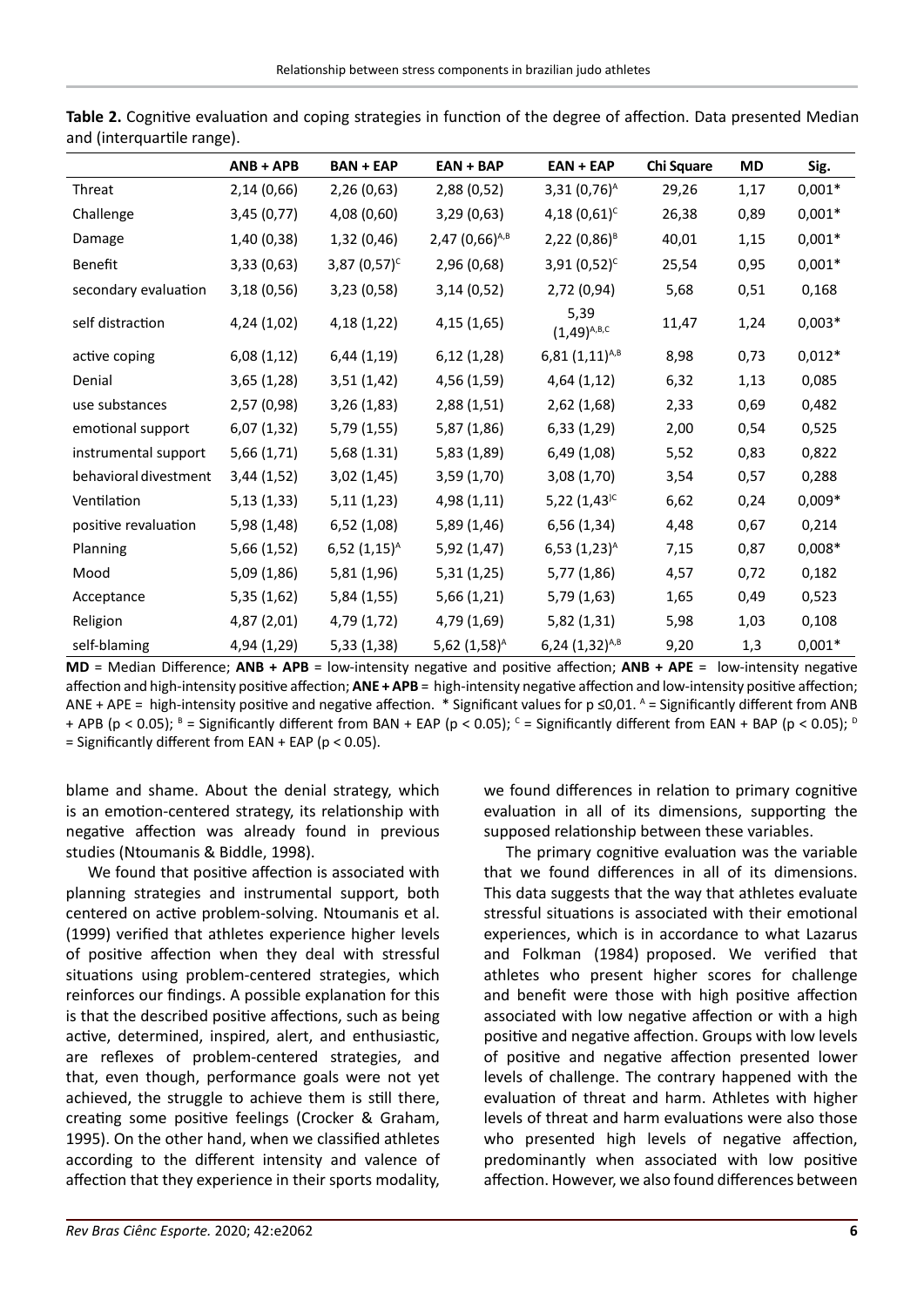athletes with high positive and negative affection and the group with opposite characteristics (with low positive and negative affection); and between athletes with high positive and negative affection and those with low negative affection and high positive affection. The first group (athletes with high positive and negative affection) had higher scores. Athletes with high threat score always presented high negative affection.

Lazarus and Folkman (1984) suggest that the quality of the coping process under threatening and challenging situations should influence and be influenced by the affection responses. Nonetheless, the relationship between cognitive evaluation and affection was evident in our study. Threat and challenge were associated with high intensities of positive and negative affection, consecutively.

Furthermore, when we evaluate each affection group separately, in relation to primary cognitive evaluation, we verified some curious data between specific groups. When we compare all distinct groups and analyze those with significant differences, the results of the group with low positive and negative affection demonstrated lower scores than other groups in all variables.

The contrarily was observed in groups with high positive and negative affection. These groups showed higher scores of threat, harm, and benefit. Given our results, we can suggest that high negative affection intensities should not always be considered dysfunctional or harmful. Although they are related to threat and harm, this result shows that the association with high positive affection can lead to benefit evaluation. Thus, even though the situation may be threatening, it still can be seen with beneficial outcomes.

At last, when we evaluate high positive affection with low positive affection and the group with low positive affection and high negative affection (groups with opposite valences and degrees), we observed that the first seems to have the most positive association among the four groups. This is because, in the comparisons between groups, these athletes always presented higher scores for challenge and benefit and lower scores for threat and harm. The contrarily happened with the second group, which seems to be the most dysfunctional of them, given that it always had high scores for threat and harm and low scores for challenge and benefit.

When we analyzed the secondary cognitive evaluation, we did not find differences between the evaluated groups, but those athletes who had higher secondary evaluation scores also had lower negative affection scores. Such result also supports our finding of a negative relationship between secondary cognitive evaluation and negative affection.

Additionally, we verified that when low negative affection was associated with high positive affection, the athletes showed higher control and potential for coping, suggesting once more that this association seems to be more advantageous under stressful situations. These data also agreed with previous findings of Ntoumanis et al. (1999), in which positive affection was more related to an elevated perception of situational control than negative affection experiences.

The group that presented the lowest scores for secondary cognitive evaluation was the group with high positive and negative affection. These athletes showed higher scores for threat, challenge, and benefit; suggesting that these athletes evaluate situations in a more intense manner than other groups, but they are not able to obtain high levels of control or coping potential. These groups also use more emotioncentered strategies than other groups.

Despite the fact that positive affection is associated with problem-centered strategies (Crocker & Graham, 1995), in this case, high levels of positive and negative affection, together, can orientate athletes under low control perception to also use emotion-centered strategies while trying to minimize the effects of these high levels of affection in performance, which later facilitates the use of such strategies that are more adaptive.

Only two coping strategies showed differences between groups of affection: self-distraction and selfblaming. Differences were found between the group of athletes with low positive and negative affection and the group with high positive and negative affection. The group with low affection uses these strategies less than the group with high affection. When self-blaming was related with negative affection, it seems that this strategy, which is often used, highly creates negative affection, even when associated with positive affection.

Regarding self-distraction strategy, we found similar results to those found for self-blaming. Our results partially support the previous findings of Ntoumanis et al. (1999), because their study suggested that trying to divert attention from a situation was a strategy with high negative emotion results and low positive emotion results. However, differently from these authors, our results pointed out the presence of a high positive affection, similarly to that found by Nicholls et al (2016). Moreover, they affirmed that this type of strategy usually indicates lack of control and inability to take direct actions, being regularly related with negative emotional outcomes.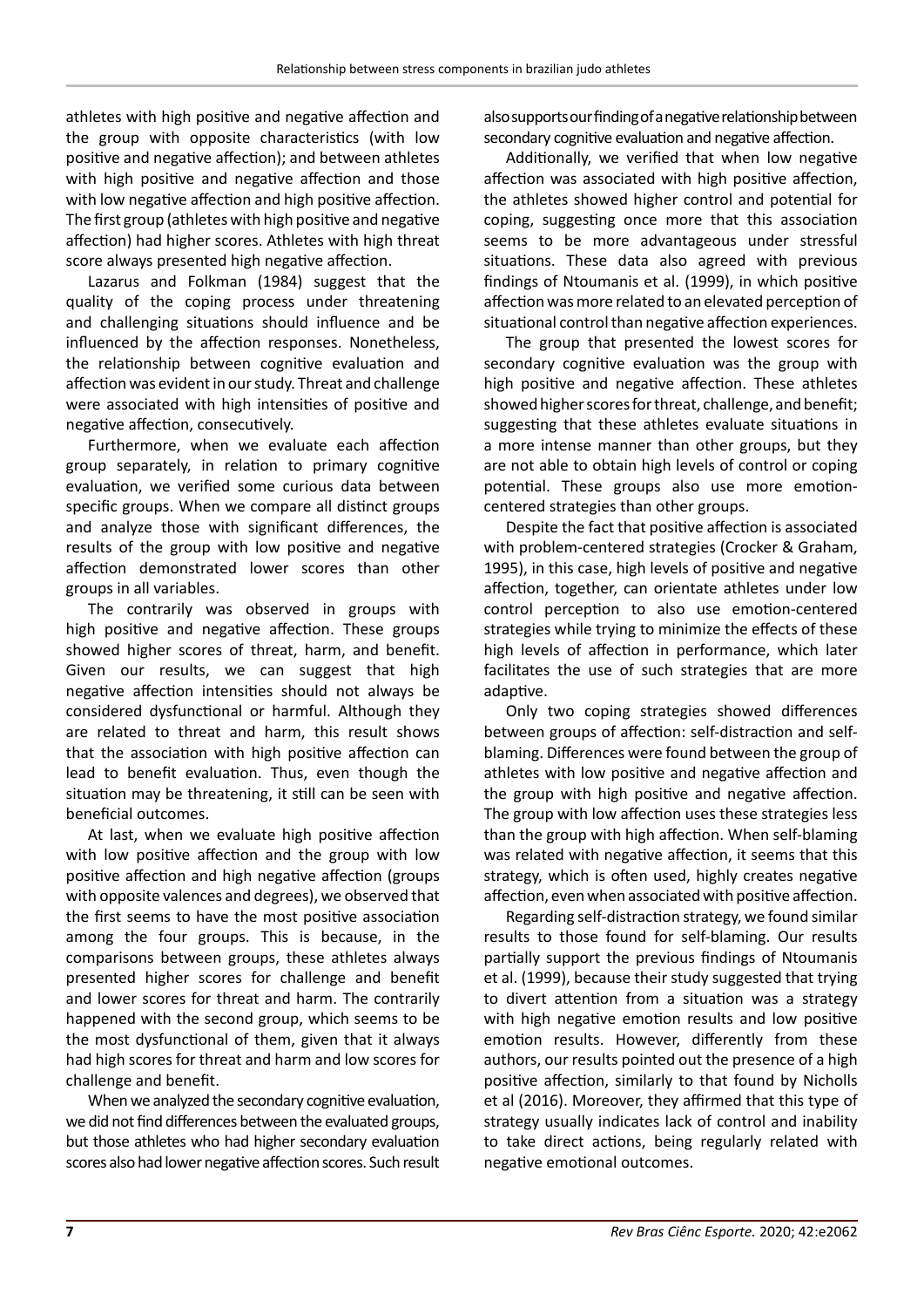On the other hand, although we have found other differences related to coping strategies, we should emphasize that, in general, problem-centered strategies were always more frequently used by groups of athletes with high positive affection. This is similar to what previous studies found and corroborates our correlation data, which indicated an association between positive affection and problem-centered strategies. Indeed, several authors (Crocker & Graham, 1995; Ntoumanis et al., 1999) affirm that being active, determined, inspired, and alert reflect problemcentered strategies. The more these descriptors are found, the more likely it is for an athlete to appeal to strategies that facilitate success.

Nevertheless, even that an object is not concretized, the struggle to achieve it may produce some positive feelings (Crocker & Graham, 1995). Ntoumanis et al. (1999) also sustain that direct attempts to deal with the source of threat or challenge, and the feeling that one is actively dealing with the situation, may produce positive emotional outcomes. Problem-centered strategies are, therefore, usually related to more positive emotional experiences, better performances, and higher levels of self-effectiveness.

# **CONCLUSIONS**

The present study has an important role in the development of the theme, since we could not find any other study with judo athletes that relates the three components of the Transactional Relational theory of Lazarus and Folkman (1984).

Our results showed theoretical consistency, once we were able to find relationships between the components of the Transactional Relational theory of Lazarus and Folkman (1984). We revealed that affection was associated with the way that athletes evaluate stressful situations and with their coping expectations. This reinforces the idea that the evaluation that athletes make in specific situations can influence the emotional experiences resulted from this process. We also verified associations between cognitive evaluation and affection, and between cognitive evaluation and coping strategies.

We could notice that the problem-centered strategies and emotion-centered strategies are correlated. However, our results do not allow us to determine under which coping strategies the intervention is more efficient.

A limitation from our study is that it does not investigate the relationship between athlete age, gender and length of time in which athletes have been practicing strategies to cope with stress, as reported by Miranda et al (2015), Moreno et al. (2017) and Rogoleva (2019).

Even though we have included the three components of the Lazarus and Folkman's theory (1984), our research could only evaluate part of this process, because self-report, in part, limits the information obtained. Therefore, we suggest that new investigations on the relationship between these components use different qualitative and quantitative methodologies.

# **REFERENCES**

- Adie JW et al. Achievement goals, competition appraisals, and the psychological and emotional welfare of sport participants. J Sport Exerc Psychol. 2008 Jun;30(3):302–22.
- Alves MN, Augusto E, Oliveira M De. O Efeito Do Desemprego no Stress e Coping dos professores do 2o Ciclo. Psicol Saúde Doenças. 2008;9(2):335–47
- Arnold R et al. Organisational stressors, coping, and outcomes in competitive sport. J Sports Sci 2017 Apr 3;35(7):694–703.
- Belem I et al. O estresse no MMA: As estratégias de enfrentamento podem melhorar o desempenho dos lutadores? Rev Bras Med do Esporte. 2016;22(4):287–90.
- Belem I et al. What coping strategies are used for athletes of MMA more resilient to stress? J. Phys. Educ. 2017. v. 28: 1-11.
- Bouffard M, Crocker PRE. Coping by Individuals with Physical Disabilities with Perceived Challenge in Physical Activity: Are People Consistent? Res Q Exerc Sport. 1992 Dec;63(4):410–7.
- Carver CS. You want to measure coping but your protocol' too long: Consider the brief cope. Int J Behav Med [Internet]. 1997 Mar;4(1):92–100.
- Coimbra DR et al. Habilidades psicológicas de coping em atletas brasileiros. Motricidade. 2013;9(1):94–105.
- Crocker PRE, Graham TR. Coping by Competitive Athletes with Performance Stress: Gender Differences and Relationships with Affect. Sport Psychol. 1995 Sep;9(3):325–38.
- Dancey, C, Reidy, J. Statistics without Maths for Psychology: using SPSS for Windows. Prentice Hall, London. 2004.
- Dias C. Do stress e ansiedade às emoções no desporto: da importância da sua compreensão à necessidade da sua gestão. Braga. Universidade do Minho; 2005.
- Dias C, Cruz JF, Fonseca AM. Anxiety and Coping Strategies in Sport Contexts: A Look at the Psychometric Properties of Portuguese Instruments for their Assessment. Span J Psychol. 2009 May 10;12(1):338–48.
- Dias, C.; Fonseca A. M. Questionário de Recursos de Coping: Versão para investigação. Porto, Portugal: Laboratório de Psicologia do Desporto, Universidade do Porto. 2010.
- Dugdale et al. Expected and Unexpected Stressors in Major International Competition: Appraisal, Coping, and Performance. Sport Psychol. 2002 Mar;16(1):20–33.
- Folkman S. The case for positive emotions in the stress process. Anxiety, Stress Coping. 2008 Jan;21(1):3–14.
- Folkman, S. Lazarus, R. If changes it must be a process: Study of emotion and coping during three stages of a college examination. Journal of personality and social psychology. 1985, 48, 150-170.
- Gaudreau P, Blondin JP. Development of a questionnaire for the assessment of coping strategies employed by athletes in competitive sport settings. Psychol Sport Exerc. 2002 Jan;3(1):1–34.